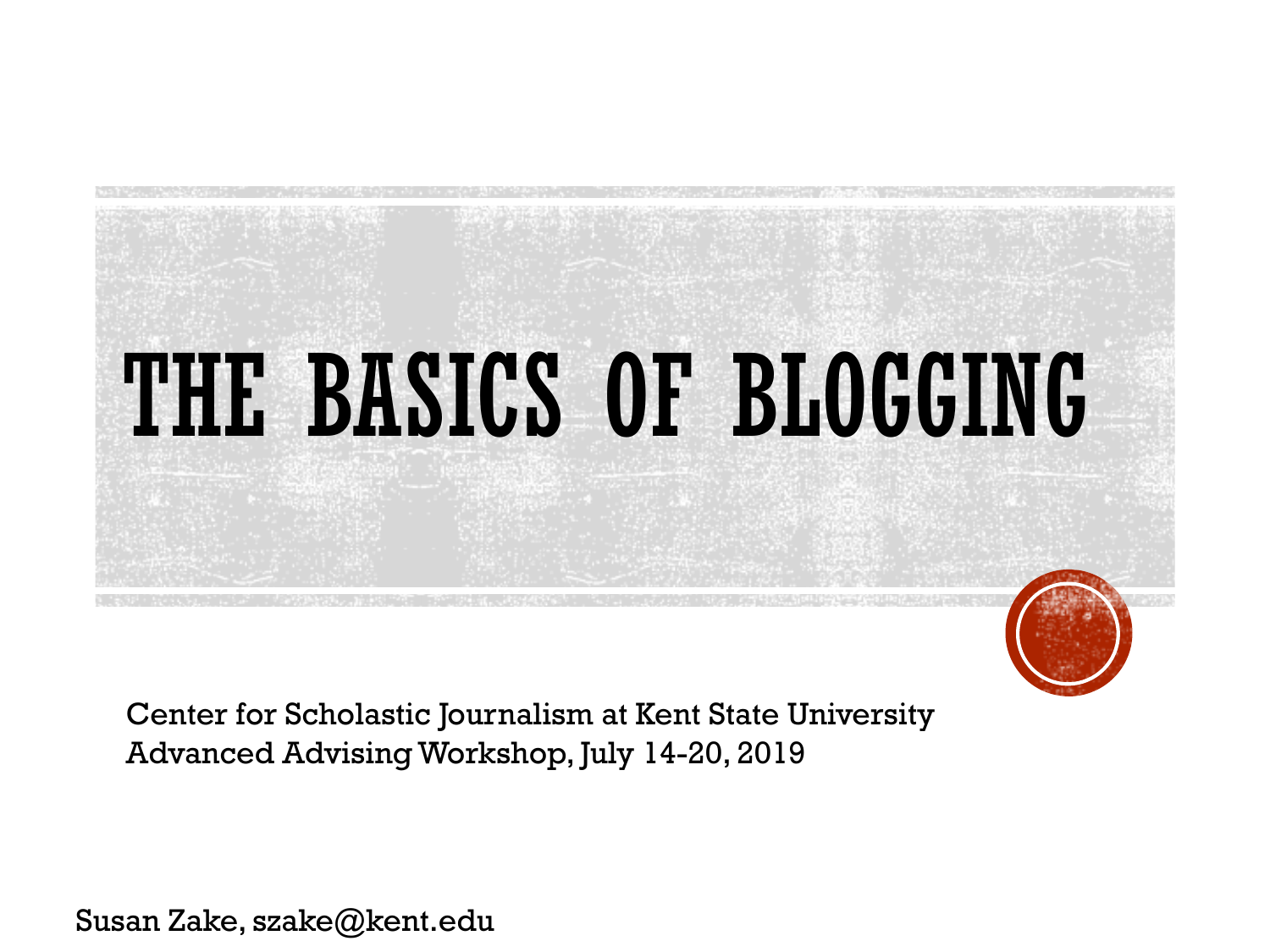# SO, WHY BLOG?

§ Writing a blog about a specific topic, with a commitment and on a regular schedule, makes you smarter and better informed.



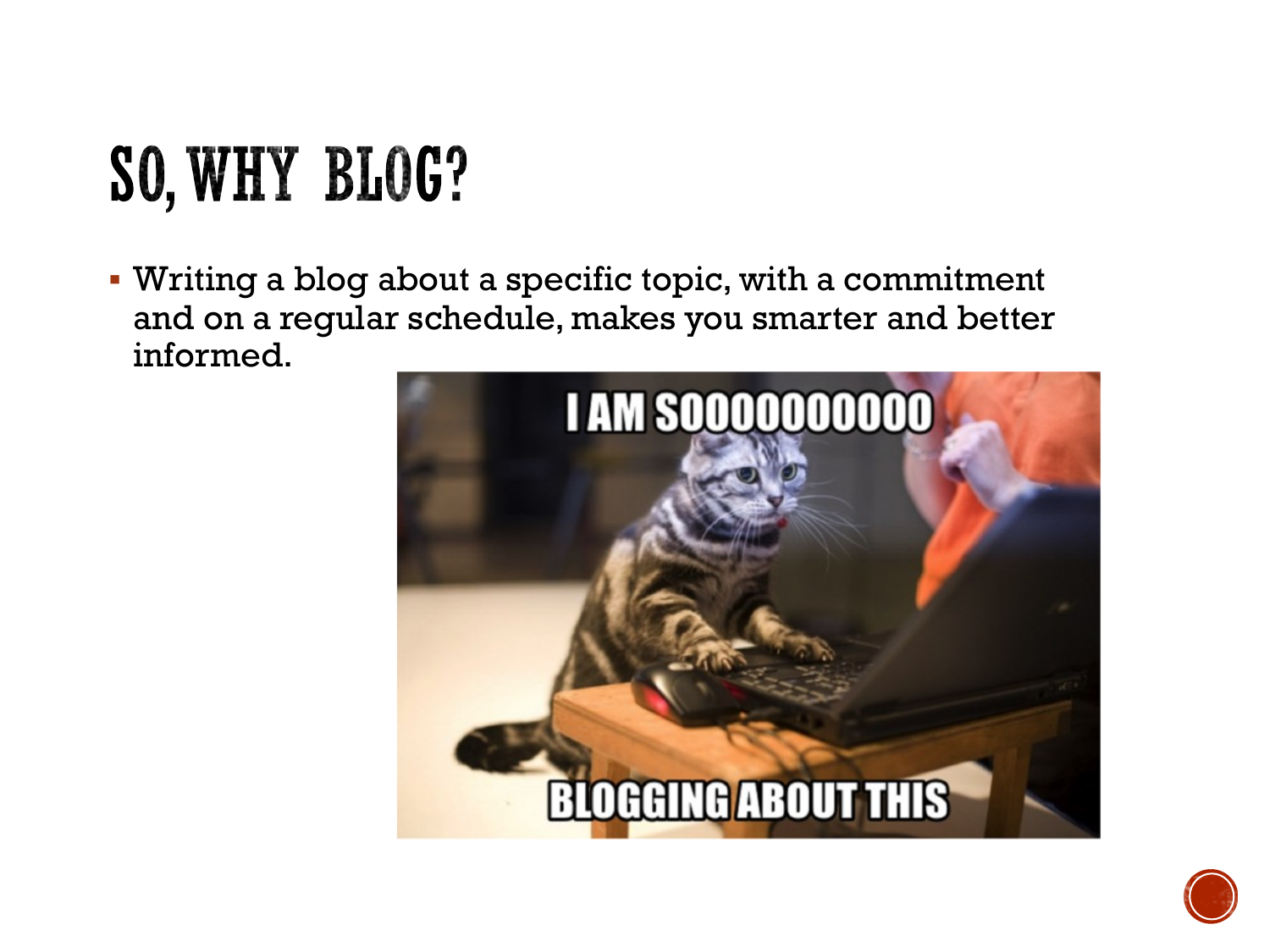## **HOW COME?**

You have to search out new information and keep up with your topic.

It connects you to people with similar interests, since you can send people to their posts.

Blogs are great vehicles for sharing information and knowledge, in a multi-directional conversation.

You're one piece (a node) of a giant network where you can see and be seen, but only if you share and connect with others.

§ Source: Mindy McAdams

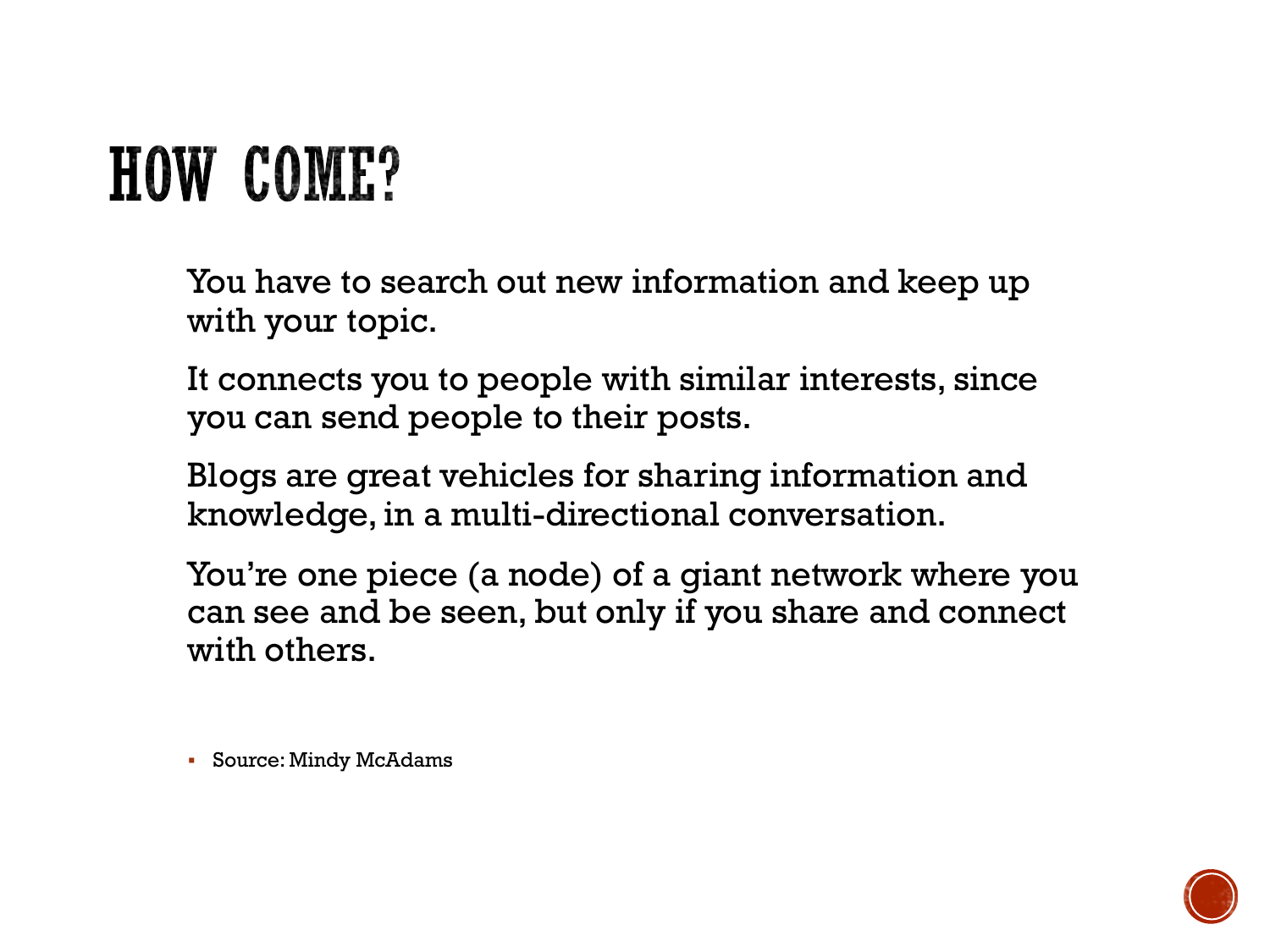# **BEST PRACTICES**

- Link out to other blog posts not just blogs, but individual posts.
- § That way, other bloggers will see you and so will other blog readers (via trackbacks).
- § Trackbacks are like taps on a shoulder to another blogger that you've linked to their blog. It creates a comment on their post with a link back to your site.



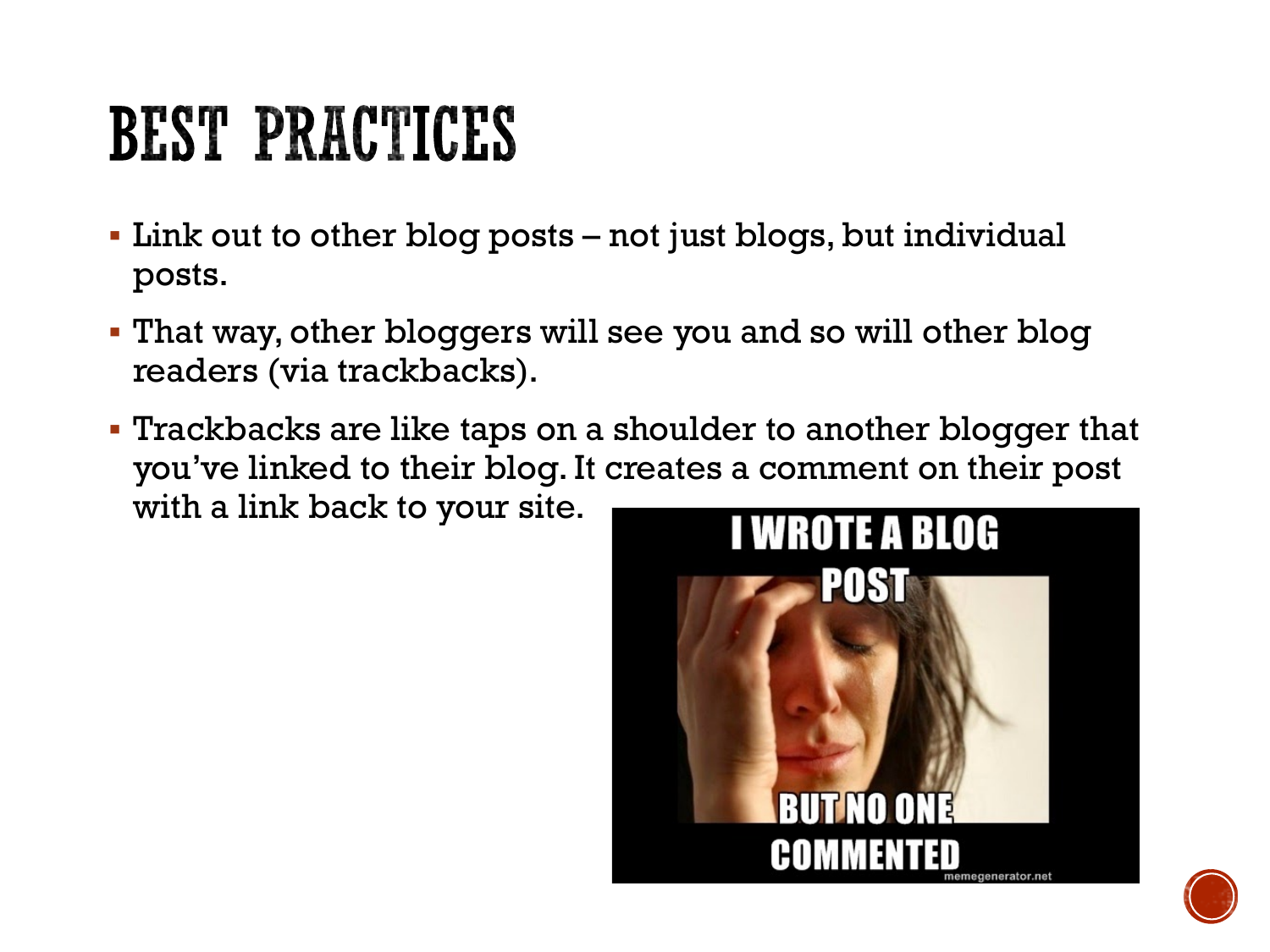#### **MORE BEST PRACTICES**

- § Comment on other people's blogs especially those with content similar to yours. Ask them questions. Be sure to type in your site's url and identify yourself.
- § Blog posts can be short. (If not, use subheads.) But they must be well done and stand on their own.
- One way to think of them, for the purposes of this workshop, is as long briefs. Or, they can be small, informative posts about the skills you're working on, or the tools you're practicing with, like a milestone marker along the way.

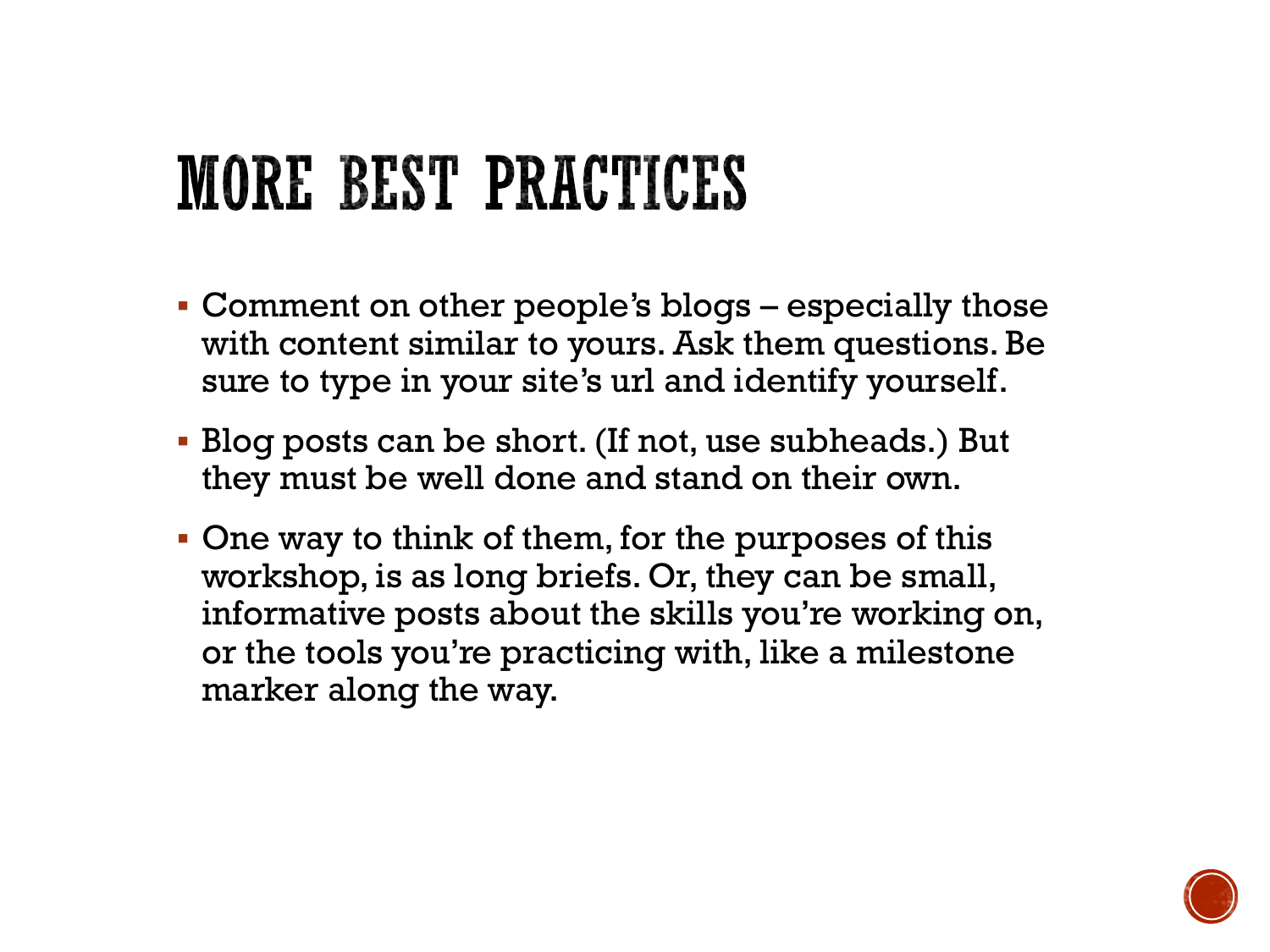# **MORE BEST PRACTICES**

- § Think of your posts as "quest narratives" or a "hero's journey."
- § A great blog, seen in its entirety, is often just an incredibly lengthy serial narrative. (So when you look back on your posts, they may encapsulate your workshop experiences.)
- § Engage your audience in the pursuit of an arresting question, using every post to stoke their hunger for what happens next.
- **Let your audience in on the action as you test and** examine different ways to tell stories.
- § Look for other ways in which the topics, tools and skills you're learning are applied.

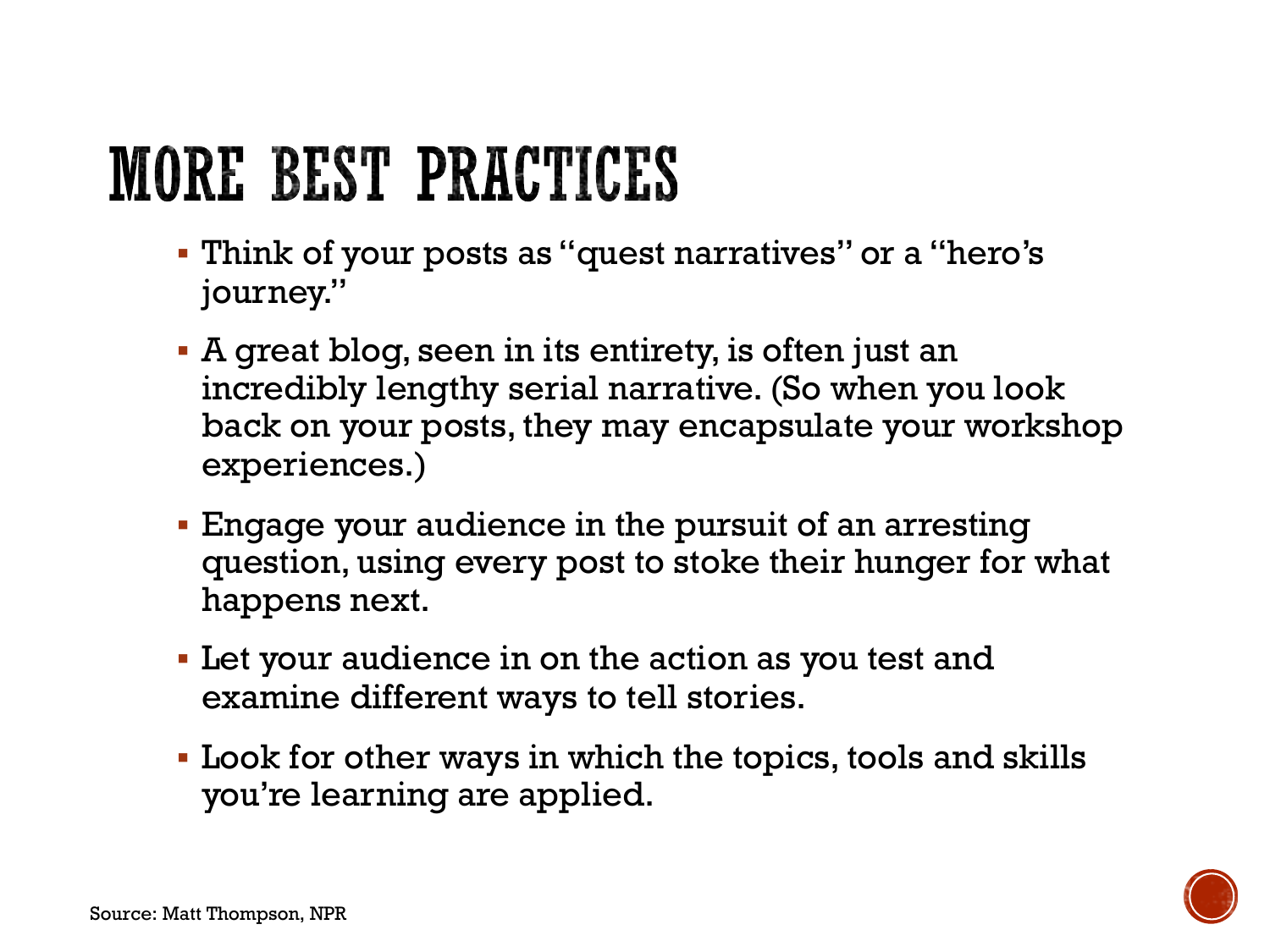### **MORE BEST PRACTICES**

- Let your ideas marinate or percolate for a bit don't post too soon, or before your thoughts are fully formed.
	- Jot it down (or type it up without posting it)
	- § Review it
	- Let it develop
	- § Then post
- § The best posts are well planned, reported and sourced.
- Your posts don't have to be a lot of work, but they should be well presented, visual and interesting.

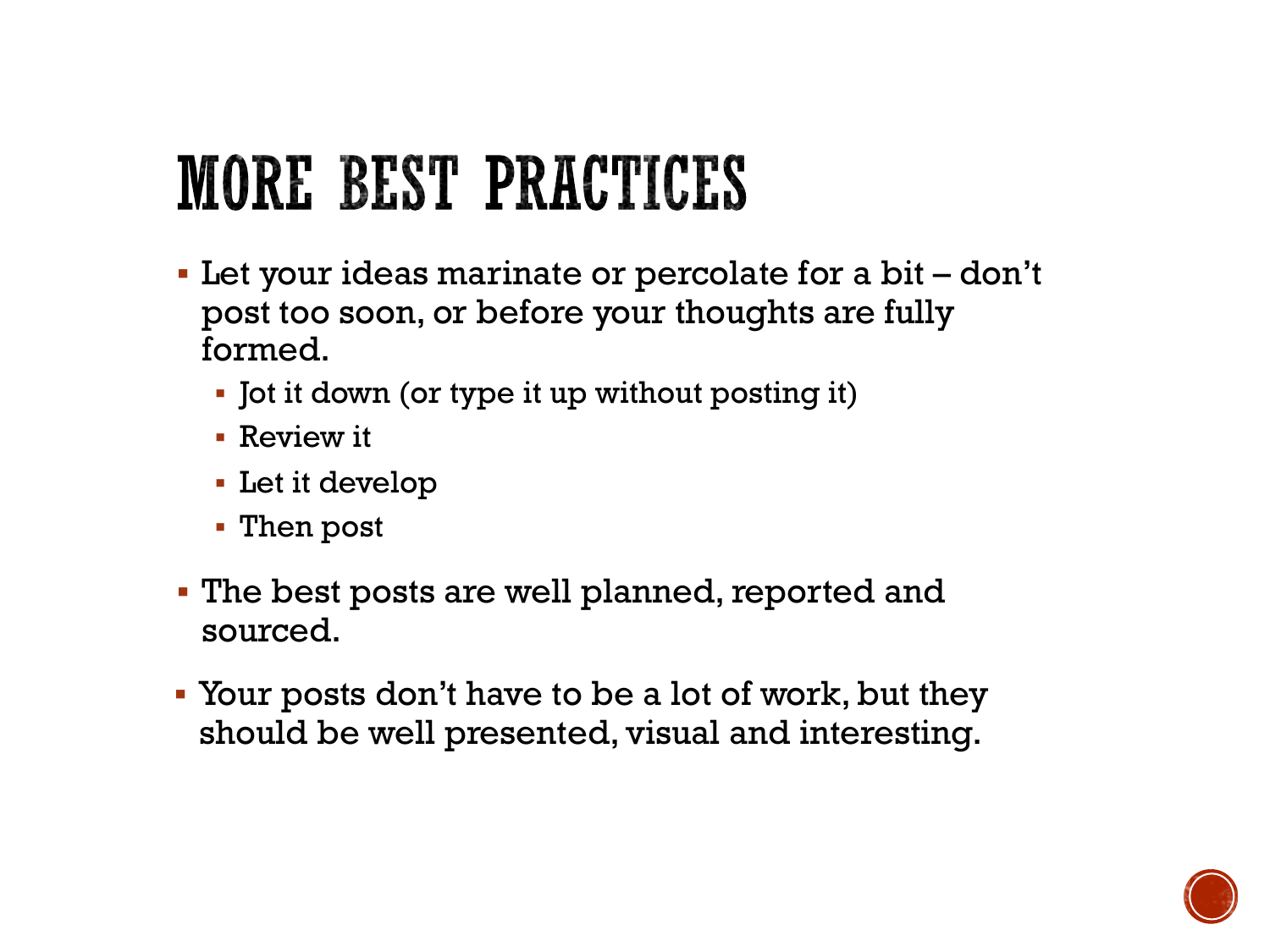# BEST PRACTICES, CONT.

- § Write great titles/headlines to grab attention in search engines. Great bloggers write great headlines.
- § Use words (if you can) like these in your headline. If you can frame your post with one (or more) of these words, you might just have a winner.
- § Top
- § Why
- § How
- § Will
- § Guide
- § Best
- § Secret
- Ultimate
- § Your
- § Worst
- § New
- § Future

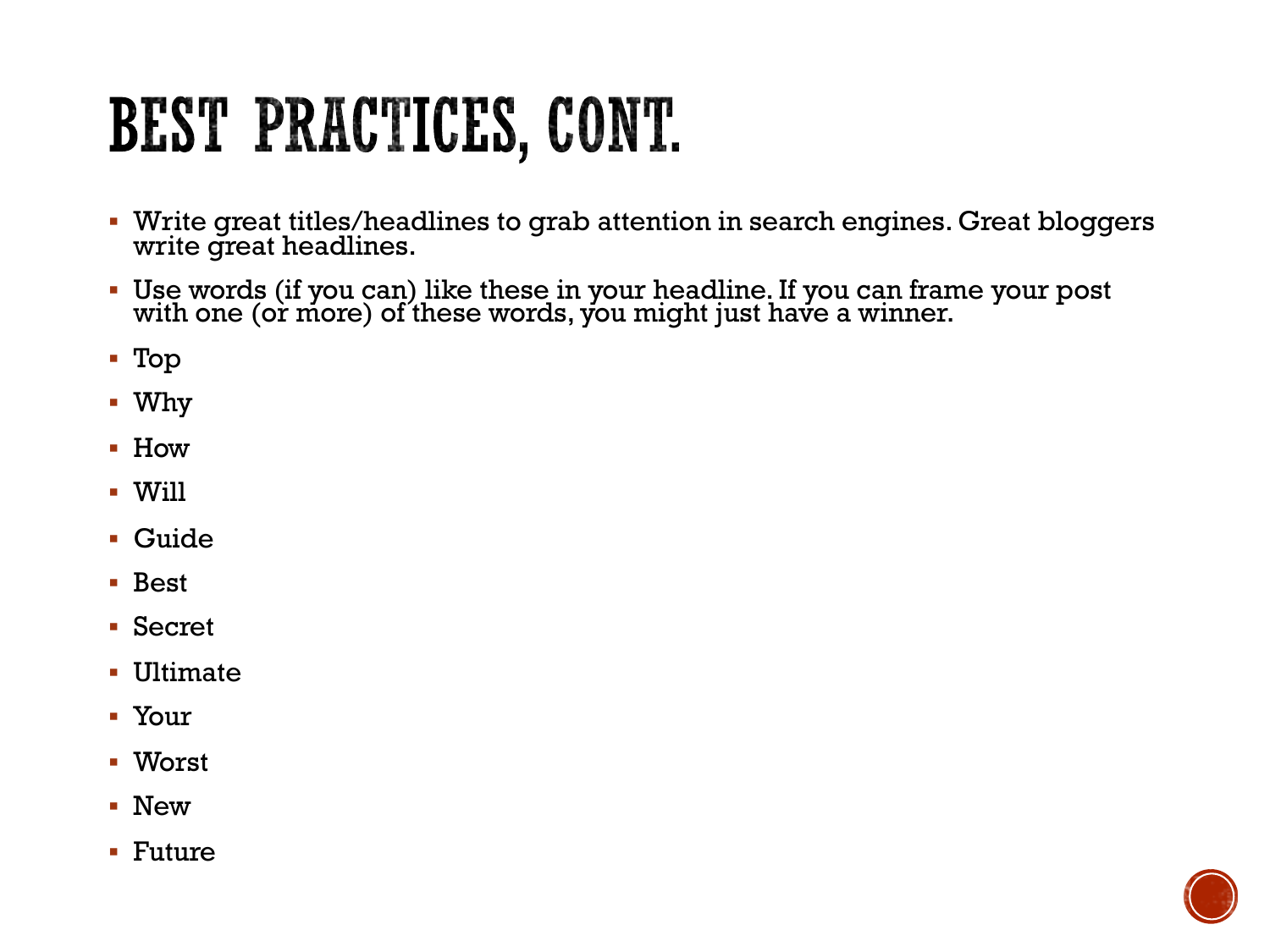# BEST PRACTICES, CONT.

Make sure your urls are SEO friendly

Make your post useful

Make the post easy to scan for keywords

Write in plain, concise, common-sense style. Make it conversational and follow the K.I.S.S. rule. (Keep it simple, stupid.)

Publish every post with the purpose of (1) answering a question burning in the hearts of your readers or (2) relaying information you know your readers will find relevant

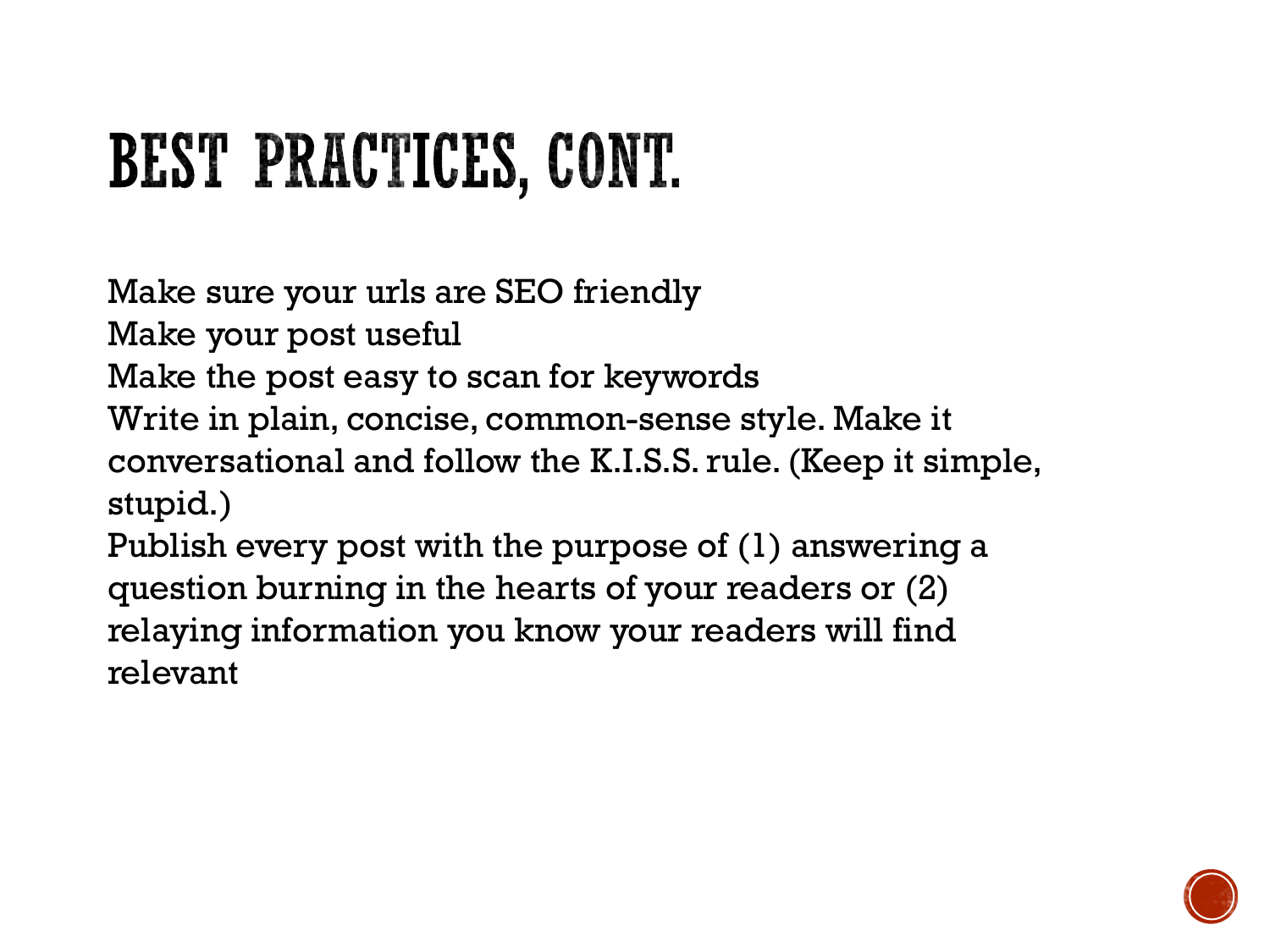# **OTHER STUFF**

- § Blog audiences are fickle it's hard to predict what they will like or not.
- Promote your best work by sending it to other bloggers so they'll read it and link to it. You may hit the jackpot and end up on the Huffington Post.

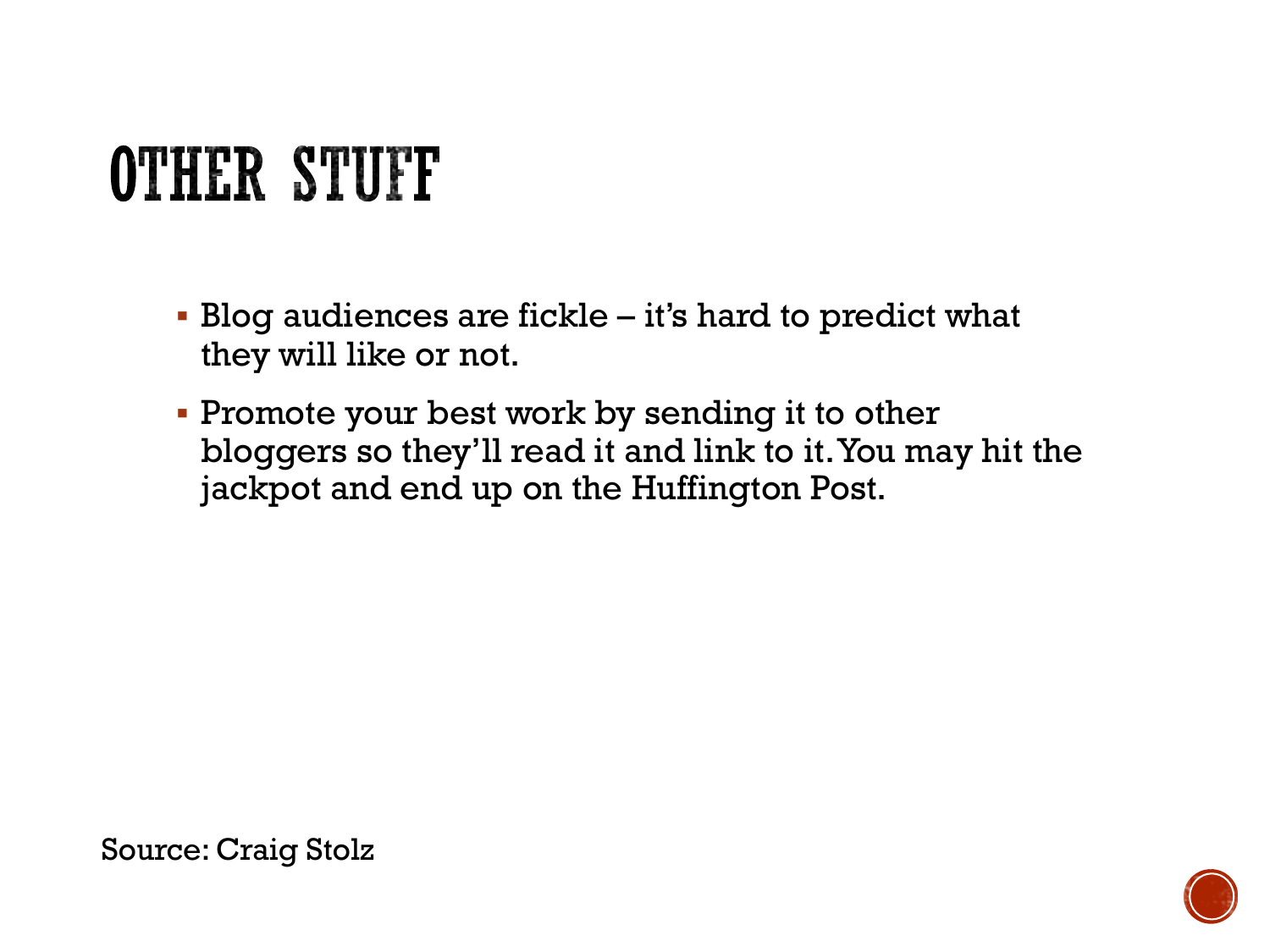# **MORE OTHER STUFF**

- § Use pictures. Sometimes that's all you need. Short and visual often serves readers well.
- § Use social media—your own or the accounts we'll set up for the workshop to promote your posts.



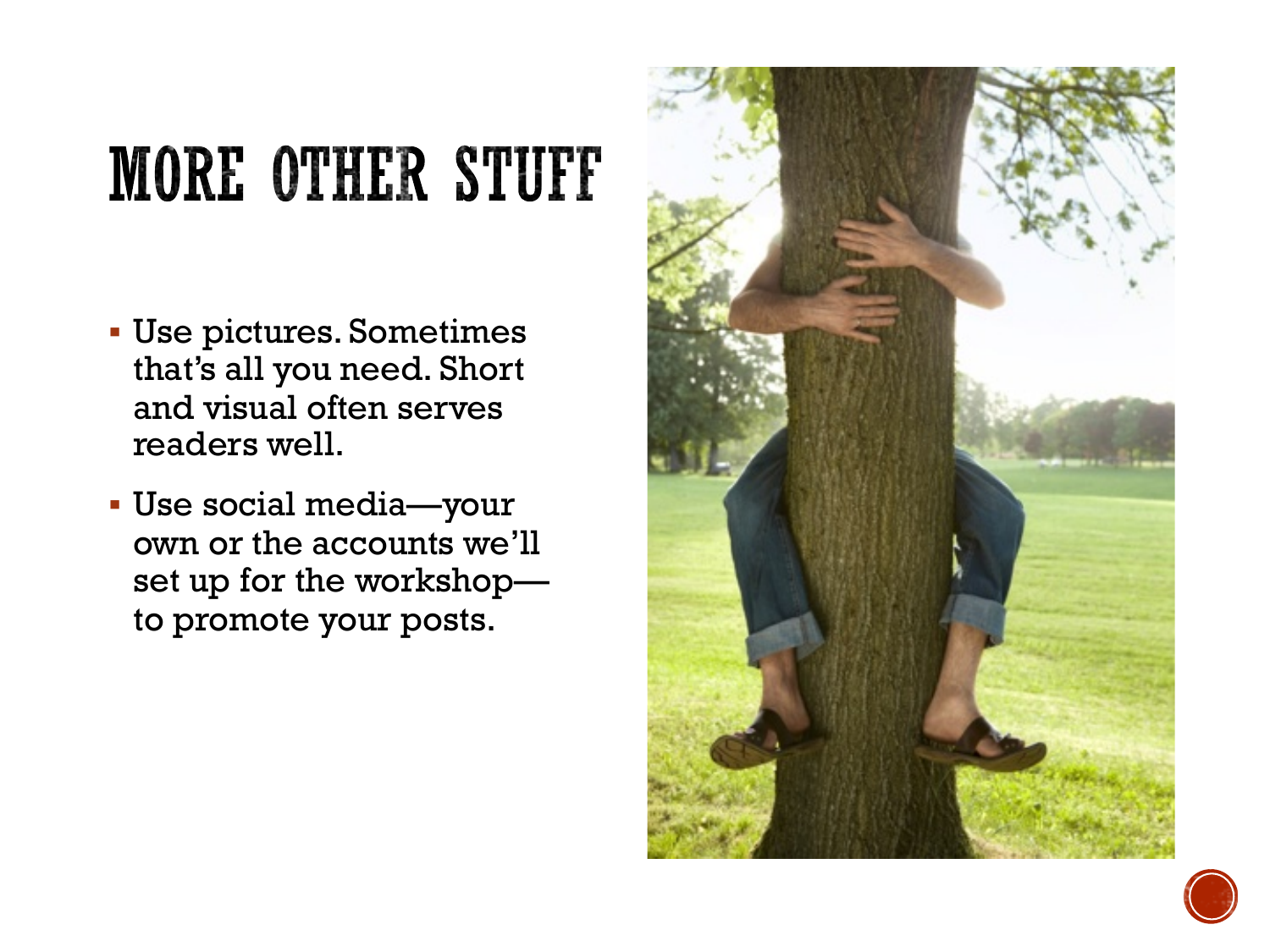## ELEVEN POSSIBLE POSTS:  $\neq$ 1-3

- § 1. Respond to something else on another blog, but don't just post a link to something you think is interesting. (Link-journalism.) It's great if you can add a point of interest to someone else's post, or relate it more closely to the workshop and what you're learning.
- § 2. Suggest an idea to another blogger. Don't be shy! (Think of it as a networking opportunity.)
- § 3. Interview someone for a short Q & A. (Pick an easy format, like "3 questions with Jennifer Technology.")

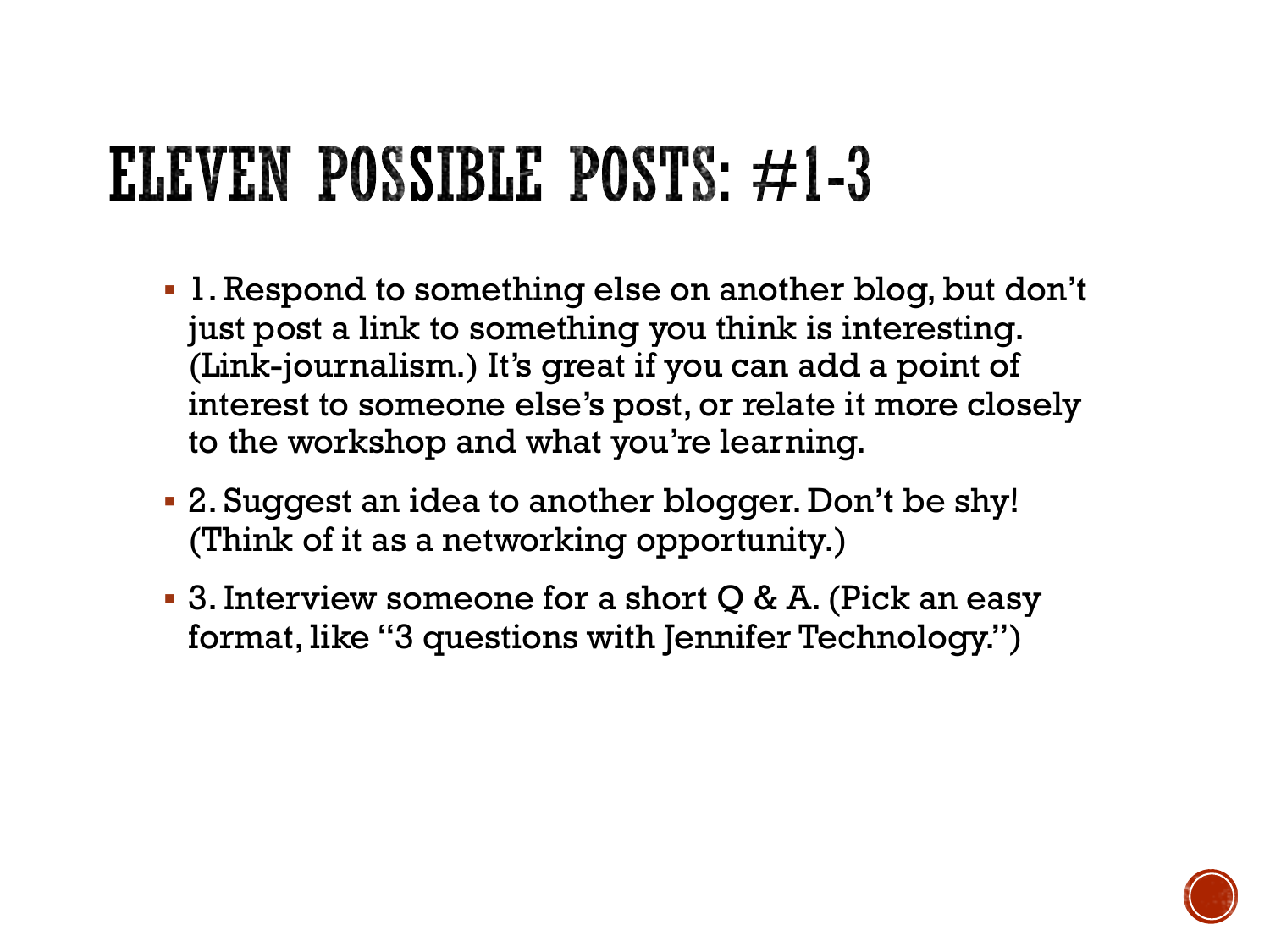# ELEVEN POSSIBLE POSTS:  $\neq$ 4-6

- § 4. Live blog about an event. (This will be challenging given the workshop format.)
- § 5. Ask a question of your audience. Of course, you have to have an audience. And you may need to provide information so they know enough to formulate an answer. You could set up a poll, too, but would have to get people to take it.
- § 6. Pick a fight. (But don't be unprofessional. Make it a constructive debate.)

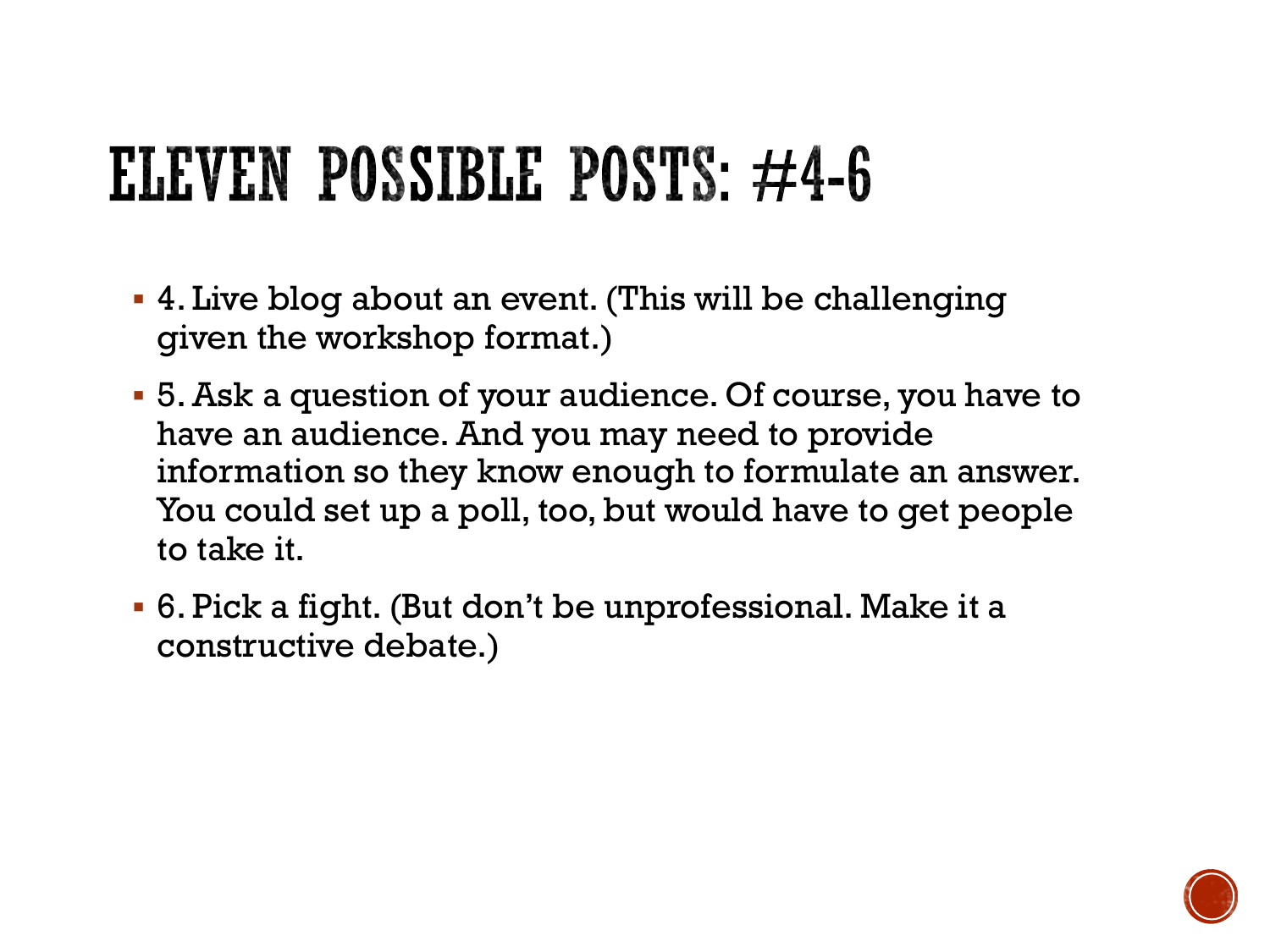#### Eleven possible posts: #7-9

- § 7. Reflect on something, like how you see your students using some of the tools or techniques you're learning.
- § 8. Do something visual. (Still or video.) How about audio? See #3 above, but do an audio version.
- § 9. Review something, like a book or artist's work that's related to digitally focused journalism.